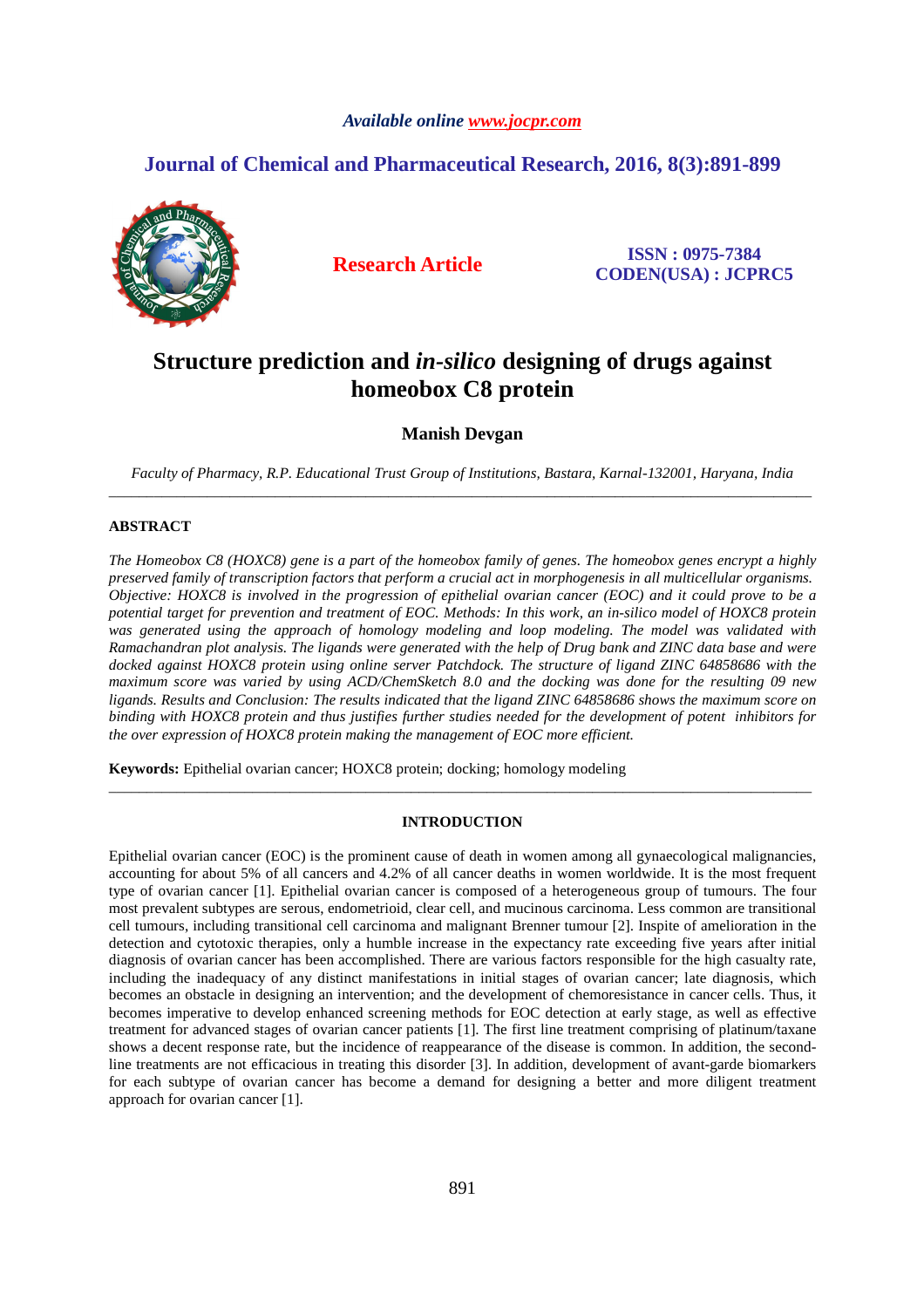The Homeobox C8 (HOXC8) gene is a part of the homeobox family of genes. The homeobox genes encrypt a highly preserved family of transcription factors that perform a crucial act in morphogenesis in all multicellular organisms. Mammals carry four analogous homeobox gene clusters, HOXA, HOXB, HOXC and HOXD, which are positioned on different chromosomes and consist of 9 to 11 genes aligned in tandem. This gene is one of the various homeobox HOXC genes positioned in a cluster on chromosome 12 [4]. Homeobox C8 protein (HOXC8) is one of the 39 member HOX family proteins. Moreover, the findings that both high HOXC8 and CDH11 expression correlate with poor recurrence-free survival of breast cancer patients further support the notion that the HOXC8-CDH11 functional axis plays a critical role in breast tumor progression and metastasis. One study indicated that innovative and productive therapeutic avenues might be matured by focusing on HOXC8-CDH11 functional axis [5]. Another study demonstrated that embigin is transcriptionally regulated by HOXC8 protein and its low/loss expression may play a critical role in the amelioration of breast cancers [6]. According to one study, HOXC8 expression is inversely related to pancreatic ductal adenocarcinoma (PDAC) progression and metastases and might thus serve as marker for PDAC progression [7]. Another study suggested that HOXC8 might play a part in the recovery of the invasive and metastatic phenotype of human prostate cancer [8]. One more study concluded that HOXC plays a crucial role in the pathogenesis of androgen-resistant prostate cancer [9]. In one study, it was seen that HOXC8 promoted hepatocellular carcinoma (HCC) proliferation and predicted poor prognosis. Moreover, HOXC8 overexpression is related with oxaliplatin resistance in HCC [10]. One study investigated the expression and role of HOXC8 in ovarian cancer. Western blot and immunohistochemistry analyses were executed to recognize the expression of HOXC8. Kaplan-Meier curve demonstrated that elevated expression of HOXC8 is linked to poor prognosis of patients with epithelian ovarian cancer (EOC). Starvation and refeeding assay were used to evaluate cell cycle, suggesting that HOXC8 plays an important role in EOC cell proliferation. HOXC8 reduction by small interfering RNA constrained cell proliferation, migration, and induced apoptosis in EOC cells. The study suggested that HOXC8 is involved in the progression of EOC and could be a potential therapeutic approach of EOC [11].

\_\_\_\_\_\_\_\_\_\_\_\_\_\_\_\_\_\_\_\_\_\_\_\_\_\_\_\_\_\_\_\_\_\_\_\_\_\_\_\_\_\_\_\_\_\_\_\_\_\_\_\_\_\_\_\_\_\_\_\_\_\_\_\_\_\_\_\_\_\_\_\_\_\_\_\_\_\_

A protein structure is consistently proving to be a big help in the study of protein function, dynamics, interactions with ligands and other proteins. There are some proteins, which are too big for NMR analysis, and their structure cannot be anticipated by X-ray diffraction. Homology modeling evaluate the 3-D structure of a given protein sequence (target) based chiefly on its alignment to one or more proteins of known structures (templates). The estimation process consists of fold assignments, model building and model evaluation. The homology modeling has been widely used to predict the protein structure. Computer Aided Drug Designing is rapidly becoming a crucial tool in drug discovery, the in-silico study has provided the awareness of the interaction between receptor and ligands [12-14].

In this study, the structure of Homeobox C8 protein (HOXC8) was designed by using homology modeling. The docking of the ligands was done to anticipate the binding orientation of small drug molecules with their protein target (HOXC8) in order to prognosticate the affinity and activity of the small molecules in inhibiting HOXC8 so that it may lead to attenuated proliferation and migratory ability of epithelian ovarian cancer (EOC) cells.

# **EXPERIMENTAL SECTION**

The hardware used for calculating molecular modeling includes a personal computer with Intel (R) Core (TM) i3 CPU processor, Windows 7 Home Premium 32-bit operating system having RAM of 2.00 GB.

# *Sequence alignment*

# *Fast alignment (FASTA)*

The FASTA format is a text based format for describing either nucleotide sequences or peptide sequences, in which nucleotides or amino acids are illustrated using single letter codes. A sequence in FASTA format begins with a single line narration, followed by lines of sequence data. The description line is demarcated from the sequence data by a greater-than (">") symbol in the first column [15]. The FASTA sequence of HOXC8 was attained from the website of National Centre for Biotechnology Information [16].

#### *Basic Local Alignment Search Tool* (*BLAST)*

The BLAST is an algorithm for analyzing primary biological sequence information, such as the amino acid sequence of different proteins or the nucleotides of DNA sequences [17]. The FASTA was utilized and standard protein BLAST was executed on the NCBI. The BLAST-P was accomplished using protein data bank proteins data base [18].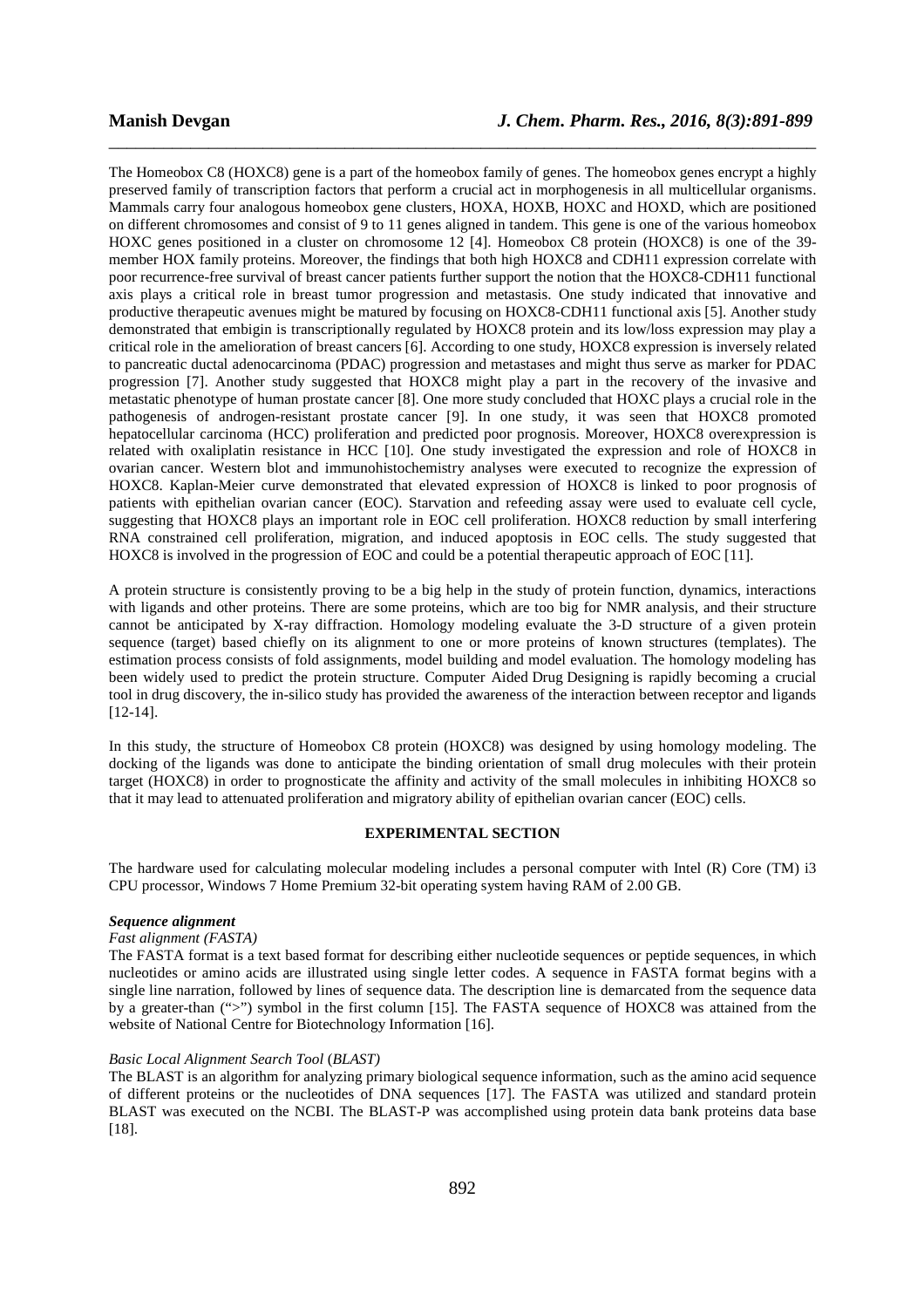#### *Three Dimensional Position-Specific Scoring Matrix (3D-PSSM)*

The 3D-PSSM is a swift web based technique for protein fold identification using 1D and 3D sequence profiles paired with secondary structure and solvation potential information. The FASTA sequence was submitted to 3D-PSSM for fold recognition [19, 20].

\_\_\_\_\_\_\_\_\_\_\_\_\_\_\_\_\_\_\_\_\_\_\_\_\_\_\_\_\_\_\_\_\_\_\_\_\_\_\_\_\_\_\_\_\_\_\_\_\_\_\_\_\_\_\_\_\_\_\_\_\_\_\_\_\_\_\_\_\_\_\_\_\_\_\_\_\_\_

#### *Protein Homology/Analogy Recognition Engine (Phyre)*

Phyre2 is a suite of tools available on the web to predict and analyze protein structure, function and mutations [21]. The FASTA sequence was submitted to Phyre for amino acid sequence prediction [22].

# *Templates Preparation*

The data obtained from BLAST, 3D-PSSM and Phyre was analyzed at the RCSB protein data bank. The Protein Data Bank (PDB) archive is the single worldwide archive of the 3D structures of hefty biological molecules, including proteins and nucleic acids [23]. The templates were preferred on the ground of their resolution (Å) and Rvalue. All the above templates were introduced by X-ray crystallography method in PDB.

#### *Molecular Modeling*

Homology modeling of HOXC8 was done by using EasyModeller. EasyModeller is a front-end graphical interface to Modeller developed using Perl/Tk, which can be used as a standalone tool in windows platform with Modeller and Python preinstalled. EasyModeller can produce 3-D structural models of proteins from sequence and given template(s) information using Modeller in backend [24]. The Swiss-Pdb viewer, an application that provides a user friendly interface allowing analysing several proteins at the same time, was installed [25].

# *Structure Prediction*

The chosen six templates were submitted to the EasyModeller. All the ten prepared models were evaluated based on DOPE, Molpdf and GA341 methods. The Discreet Optimized Protein Energy (DOPE) score is a statistical tool to evaluate homology models in protein structure prediction. In the Modeller objective function (molpdf), the EasyModeller minimizes the objective function  $\vec{F}$  with respect to Cartesian coordinates of ~ 10,000 atoms (3D) points) that form a system (one or more molecules). The GA341 method uses the percentage sequence identity between the template and the model as a parameter. The model with the minimum molpdf and DOPE score, and the GA341 value lying in between zero and one (the higher the better) can be chosen as the best feasible model [26].

#### *Validation of Predicted Model*

The validation of all the ten models was performed by submitting the PDB files to Rampage for Ramachandran plot assessment. Rampage is a program for visualising and assessing the Ramachandran plot of a protein structure. On the basis of a manually curated set of high-quality protein structures (from the Richardson's Group at Duke University) and a number of filters (such as B-factor cutoff and van der Waals clashes), reference phi/psi plots were derived for Gly, Pro, pre-Pro and general (other) residue types, and subdivided into "favoured", "allowed" and "outlier" regions [27]. The Ramachandran plot validated the result.

#### *Loop Modeling*

The protein function is decided by its shape and the physiochemical properties of its exposed surface, thus it is crucial to construct a precise model for protein/ligand interaction studies. The co-ordinate file was submitted for loop optimization to ModLoop, a web server for automated modeling of loops in protein structures. The server count on the loop modeling routine in MODELLER that anticipates the loop conformations by satisfaction of spatial restraints, without depending upon a database of known protein structures. This structure was evaluated by Ramachandran plot using Rampage. The process of loop modeling and successive validation was carried on until an optimized structured model of protein was accomplished [28, 29].

#### *Ligand Generation*

The DrugBank database is an exclusive bioinformatics and cheminformatics system that amalgamates detailed drug (i.e. chemical, pharmacological and pharmaceutical) data with comprehensive drug target (i.e. sequence, structure, and pathway) information. The FASTA sequence of the target protein was utilized to obtain the compounds that interact with the target. The ZINC database contains commercially available compounds for structure based virtual screening. It currently has about 90 million compounds that can simply be purchased. The ZINC database was utilized to obtain similar drugs [30, 31].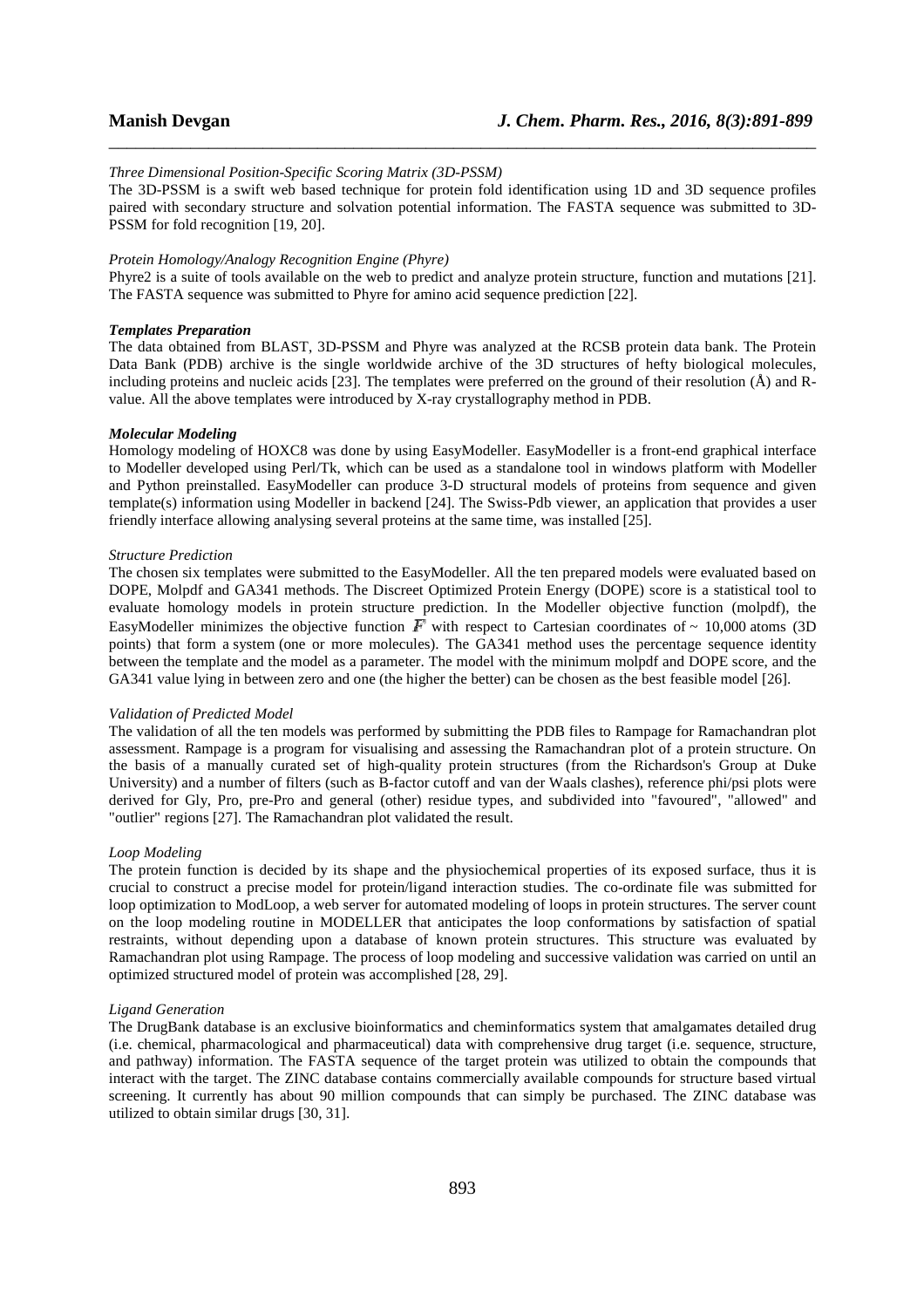#### *Molecular Docking*

Molecular docking is a vital tool in structural molecular biology and computer-assisted drug design. The aim of ligand-protein docking is to predict the predominant binding mode(s) of a ligand with a protein of known threedimensional structure. Successful docking methods search high-dimensional spaces efficiently and utilize a scoring function that justly ranks candidate dockings [32]. The macromolecule and the ligands were prepared for docking by using Pymol and ChemBio3D software [33, 34]. The molecular docking was done against Homeobox C8 protein using an online server Patchdock. The Patchdock is an algorithm for molecular docking. It is inspired by object recognition and image segmentation techniques used in computer vision. The algorithm has three main stages: a) Molecular shape representation; b) Surface patch matching; c) Filtering and scoring. The input is two molecules of any type: proteins, DNA, peptides, drugs. The output is a list of potential complexes sorted by shape complementarity criteria [35, 36]. The prominent compound was preferred based on scoring.

\_\_\_\_\_\_\_\_\_\_\_\_\_\_\_\_\_\_\_\_\_\_\_\_\_\_\_\_\_\_\_\_\_\_\_\_\_\_\_\_\_\_\_\_\_\_\_\_\_\_\_\_\_\_\_\_\_\_\_\_\_\_\_\_\_\_\_\_\_\_\_\_\_\_\_\_\_\_

#### *Ligand Designing and Docking*

The chosen ligand was employed to design novel molecules with the help of ACD/ChemSketch 8.0 freeware. The Lipinski's rule of five was used to check the hypothetical effectiveness of the drugs. These structures were subjected to ChemBio3D for energy minimization. The molecular docking of these sketched molecules was done against the HOXC8 protein by using Patchdock.

# **RESULTS AND DISCUSSION**

#### *Template Generation*

The NCBI was employed to secure FASTA sequence of HOXC8 protein. The GenBank No. is EAW96743.1 and gi no. is 119617149. It is a 242 amino acid protein. The BLAST was performed on the NCBI and 89 hits were recorded as shown in **Figure 1**. The 3D-PSSM and Phyre were utilized for prediction of protein structure. The information received from BLAST, 3D-PSSM and Phyre was evaluated at the RCSB protein data bank. The obtained results were arranged in the descending order of % ID followed by ascending order of Resolution as shown in **Table 1**. The six templates (9ANT, 4XIC, 4UUS, 4UUT, 1PUF and 4CYC) were preferred on the ground of their chains, ID %, resolution ( $\leq 3$  Å) and the R-value ( $\leq 0.5$ ). A total of ten models were generated with the help of EasyModeller (**Table 2**). Models with the lowest DOPE assessment score and Molpdf or with the highest GA341 assessment score have the most stable minimized energy. The model number 7 was selected on these bases for further analysis.



**Figure 1 Distribution of 89 BLAST hits on the query sequence (query Id: ICI|Query 226592) in pdb protein database and the program is BLASTP 2.3.1 +**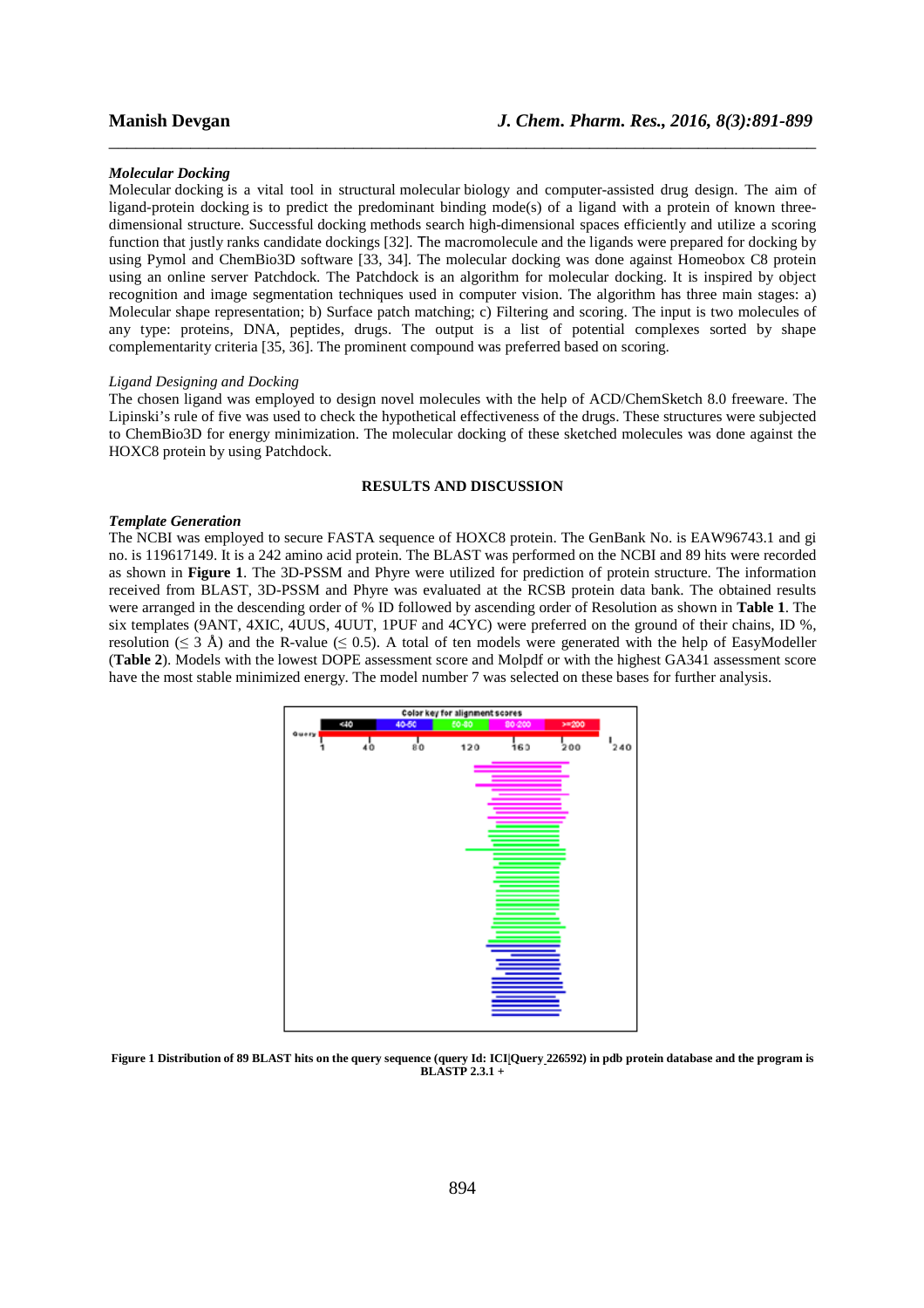| S.No           | <b>Template/Accession</b><br>N <sub>0</sub> | ID<br>$\frac{0}{0}$ | <b>Resolution</b><br>(A) | <b>R-Value</b><br>(Obs/<br>Free) | S.No | <b>Template/Accession</b><br>N <sub>0</sub> | ID<br>$\frac{0}{0}$ | <b>Resolution</b><br>(Å) | <b>R-Value</b><br>(Obs/<br>Free) |
|----------------|---------------------------------------------|---------------------|--------------------------|----------------------------------|------|---------------------------------------------|---------------------|--------------------------|----------------------------------|
|                | 9ANT                                        | 83                  | 2.40                     | 0.239                            | 15   | 4XRS                                        | 52                  | 3.5                      | 0.359                            |
| $\overline{c}$ | 4XIC                                        | 83                  | 2.69                     | 0.272                            | 16   | 2HDD                                        | 50                  | 1.9                      | 0.251                            |
| 3              | 4UUS                                        | 81                  | 2.55                     | 0.240                            | 17   | 2HOS                                        | 50                  | 1.9                      | 0.257                            |
| 4              | 4UUT                                        | 76                  | 2.8                      | 0.237                            | 18   | 1DU0                                        | 50                  | 2.0                      | 0.270                            |
| 5              | 1PUF                                        | 69                  | 1.9                      | 0.268                            | 19   | 1IG7                                        | 48                  | 2.2                      | 0.274                            |
| 6              | 4CYC                                        | 68                  | 2.36                     | 0.227                            | 20   | 1JGG                                        | 47                  | 2.0                      | 0.316                            |
| 7              | 1B8I                                        | 68                  | 2.4                      | 0.304                            | 21   | 1FJL                                        | 34                  | 2.0                      | 0.198                            |
| 8              | 2H1K                                        | 67                  | 2.42                     | 0.277                            | 22   | 10CTC                                       | 30                  | 3.0                      | 0.237                            |
| 9              | 1B72                                        | 61                  | 2.35                     | 0.277                            | 23   | 1AU7A                                       | 28                  | 2.3                      | 0.302                            |
| 10             | 2R5Y                                        | 60                  | 2.6                      | 0.299                            | 24   | 1MNM                                        | 22                  | 2.25                     | 0.285                            |
| 11             | 1P7I                                        | 52                  | 2.1                      | 0.240                            | 25   | 1IFB                                        | 17                  | 2.8                      | 0.364                            |
| 12             | 1P7J                                        | 52                  | 2.1                      | 0.241                            | 26   | 1KIO                                        | 15                  | 1.75                     | 0.236                            |
| 13             | 3HDD                                        | 52                  | 2.2                      | 0.232                            | 27   | 1AOH                                        | 15                  | 3.2                      | 0.242                            |
| 14             | 1HDD                                        | 52                  | 2.8                      | 0.225                            |      |                                             |                     |                          |                                  |

\_\_\_\_\_\_\_\_\_\_\_\_\_\_\_\_\_\_\_\_\_\_\_\_\_\_\_\_\_\_\_\_\_\_\_\_\_\_\_\_\_\_\_\_\_\_\_\_\_\_\_\_\_\_\_\_\_\_\_\_\_\_\_\_\_\_\_\_\_\_\_\_\_\_\_\_\_\_ **Table 1 Generation of templates using Blast, 3D-PSSM, Phyre and RCSB protein data bank** 

**Table 2 DOPE score and Ramachandran plot analysis of the ten possible models of HOXC8 protein** 

| S.No | Model No. | Molpdf     | <b>DOPE</b>    | <b>GA341</b> | <b>Residues in</b><br>favoured regions<br>(Number/<br>Percentage) | <b>Residues in allowed</b><br>regions<br>(Number/<br>Percentage) | <b>Residues in outlier</b><br>regions<br>(Number/<br>Percentage) |
|------|-----------|------------|----------------|--------------|-------------------------------------------------------------------|------------------------------------------------------------------|------------------------------------------------------------------|
|      | B99990001 | 3502.83179 | $-10851.24902$ | 0.99937      | 225/93.8                                                          | 13/5.4                                                           | 2/0.8                                                            |
| 2    | B99990002 | 3373.75293 | $-10752.20313$ | 0.99981      | 234/97.5                                                          | 6/2.5                                                            | 0/0.0                                                            |
| 3    | B99990003 | 3336.97437 | -10974.70117   | .00000       | 234/97.5                                                          | 5/2.1                                                            | 1/0.4                                                            |
| 4    | B99990004 | 3486.35938 | -10733.01367   | 1.00000      | 228/95.0                                                          | 8/3.3                                                            | 4/1.7                                                            |
|      | B99990005 | 3406.89722 | $-11141.40332$ | 0.99999      | 232/96.7                                                          | 7/2.9                                                            | 1/0.4                                                            |
| 6    | B99990006 | 3397.70825 | -10799.44336   | 00000.1      | 231/96.2                                                          | 5/2.1                                                            | 4/1.7                                                            |
| 7    | B99990007 | 3311.55103 | -11213.22949   | 1.00000      | 235/97.9                                                          | 5/2.1                                                            | 0/0.0                                                            |
| 8    | B99990008 | 3459.72534 | -10921.95996   | 00000.1      | 230/95.8                                                          | 8/3.3                                                            | 2/0.8                                                            |
| 9    | B99990009 | 3404.62891 | $-10763.97461$ | 1.00000      | 235/97.9                                                          | 2/0.8                                                            | 3/1.2                                                            |
| 10   | B99990010 | 3427.75244 | $-11206.22754$ | 0.99994      | 236/98.3                                                          | 3/1.2                                                            | 1/0.4                                                            |

#### *Validation*

The models were further validated by Ramachandran plot, by submitting the files to PDBsum. The model number 7 was approved as the residues in favoured region, allowed region and outlier regions are 97.9 %, 2.1 % and 0.0 % respectively (**Table 2**).

### *Loop modeling*

The PDB file format of model number 7 was endorsed for loop optimization to ModLoop and the output model was evaluated with the help of Ramachandran plot obtained using PDBsum. The protein model having maximum percentage (94.7 %) of residues in most favoured region and 5.3 % residues in additional allowed regions with no residues in generously allowed as well as disallowed regions (**Figure 2** and **Table 3**). The model of HOXC8 protein (**Figure 3**) was successfully submitted to Protein model data base (http://bioinformatics.cineca.it/PMDB/) bearing the PMDB ID: PM0080452.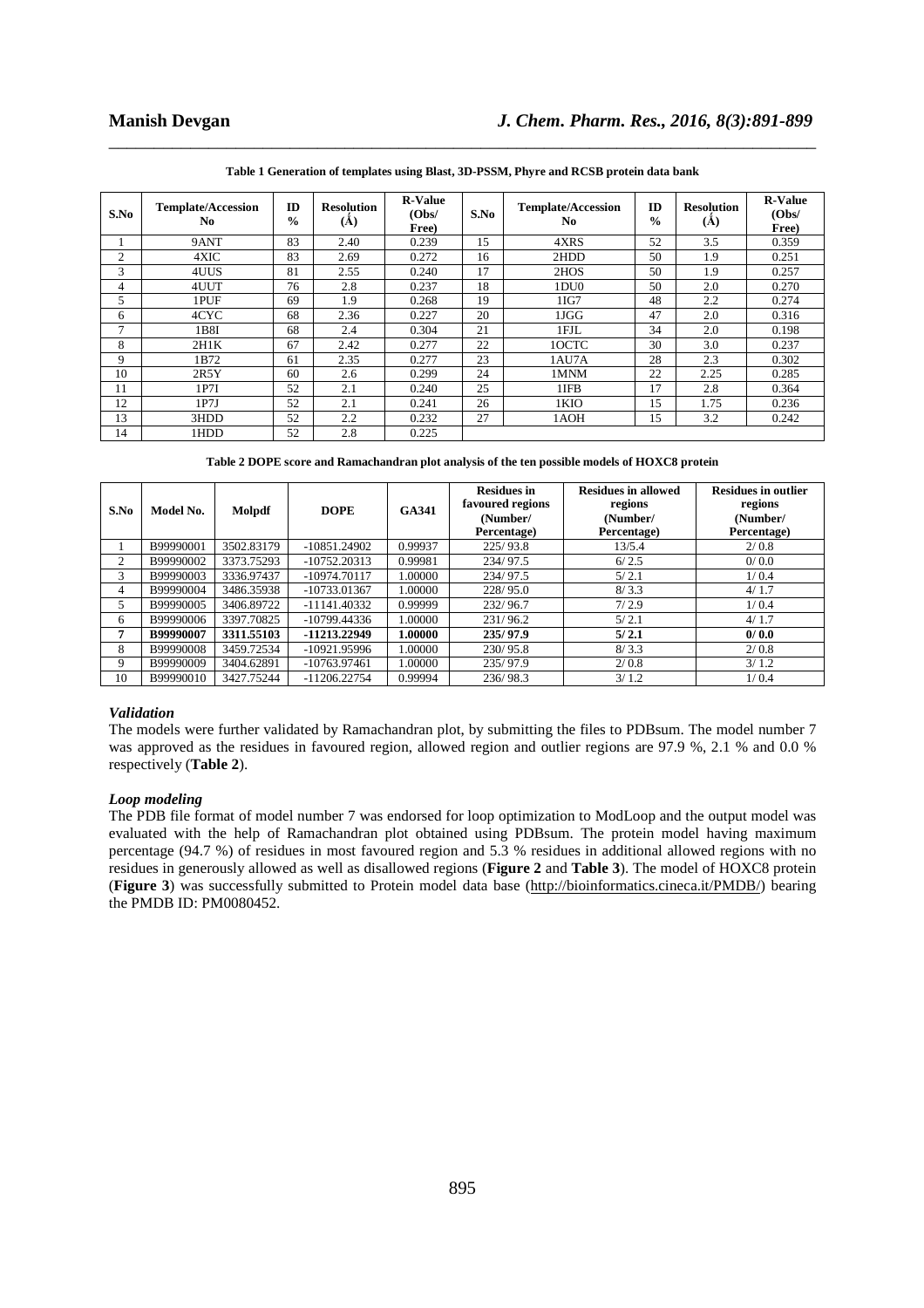

Figure 2 Ramachandran plot for optimized model Figure 3 Optimized model of HOXC8 **of HOXC8 protein protein** 

| <b>Table 3 PROCHECK statistics</b> |
|------------------------------------|
|------------------------------------|

| <b>Ramachandran Plot Statistics*</b>          | G-Factors**            |                    |                            |         |                      |
|-----------------------------------------------|------------------------|--------------------|----------------------------|---------|----------------------|
| <b>Regions</b>                                | <b>No. of Residues</b> | Percentage $(\% )$ | <b>Parameters</b>          | Score   | <b>Average Score</b> |
| Most favoured regions [A, B, L]               | 196                    | 94.7               | Dihedral angles            |         |                      |
| Additional allowed regions [a, b, l, p]       | 11                     | 5.3                | Phi-psi distribution       | $-0.23$ |                      |
| Generously allowed regions $[-a, -b, -1, -p]$ |                        | 0.0                | chil-chi2 distribution     | $-0.06$ |                      |
| Disallowed regions [XX]                       | 0                      | 0.0                | chil only                  | 0.16    |                      |
| Non-glycine and non-proline residues          | 207                    | 100                | chi3 and chi4              | 0.42    |                      |
| End residues (excl. Gly and Pro)              |                        | -                  | Omega                      | 0.24    |                      |
| Glycine residues                              | 19                     |                    | Average Score              | 0.06    |                      |
| Proline residues                              | 14                     |                    | Main-chain covalent forces |         |                      |
| Total no. of residues                         | 242                    |                    | Main-chain bond lengths    | $-0.24$ |                      |
|                                               |                        |                    | Main-chain bond angles     | $-0.34$ |                      |
|                                               |                        |                    | Average score              | $-0.30$ |                      |
|                                               |                        |                    | Overall average            | $-0.07$ |                      |

*\*Based on an analysis of 118 structures of resolution of at least 2.0 Angstroms and R-factor no greater than 20.0 a good quality model would be expected to have over 90% in the most favoured regions [A,B,L]. \*\*G-factors provide a measure of how unusual, or out-of-the-ordinary, a property is.* 

*Values below -0.5 – unusual; Values below -1.0 - highly unusual.* 

# *Ligand Generation and Docking*

A total of 21 drugs like compounds were downloaded from The Drug Bank and ZINC data base. These were docked against HOXC8 protein using Patchdock. The results (**Table 4**) indicated that the best score (5460) is given to the ligand ZINC 64858686 (**Figure 4, 5**)**.** The result suggested that the compound could be a promising ligand for the target HOXC8 protein.

|  |  | Table 4 The docking results of ligands generated using Drug Bank and ZINC data base against HOXC8 protein as target |  |
|--|--|---------------------------------------------------------------------------------------------------------------------|--|
|  |  |                                                                                                                     |  |

| S.No | Ligands              | <b>PatchDock</b><br><b>Score</b> | S.No | <b>Ligands</b> | <b>PatchDock</b><br><b>Score</b> |
|------|----------------------|----------------------------------|------|----------------|----------------------------------|
|      | <b>ZINC 64858686</b> | 5460                             | 12   | ZINC 68986232  | 3404                             |
| 2    | ZINC 37261877        | 4138                             | 13   | ZINC 36745104  | 3238                             |
| 3    | ZINC 37261847        | 3722                             | 14   | ZINC 1710230   | 3196                             |
| 4    | ZINC 36744921        | 3718                             | 15   | DB02219        | 3176                             |
| 5    | ZINC 36437300        | 3674                             | 16   | ZINC 33637353  | 3172                             |
| 6    | ZINC 36744840        | 3596                             | 17   | DB02317        | 3078                             |
| 7    | ZINC 33637354        | 3594                             | 18   | DB03309        | 3028                             |
| 8    | ZINC 36744923        | 3484                             | 19   | ZINC 72194499  | 2876                             |
| 9    | ZINC 68986231        | 3470                             | 20   | ZINC 2913677   | 2846                             |
| 10   | ZINC 37261848        | 3454                             | 21   | ZINC 72194498  | 2802                             |
| 11   | ZINC 3674838         | 3406                             |      |                |                                  |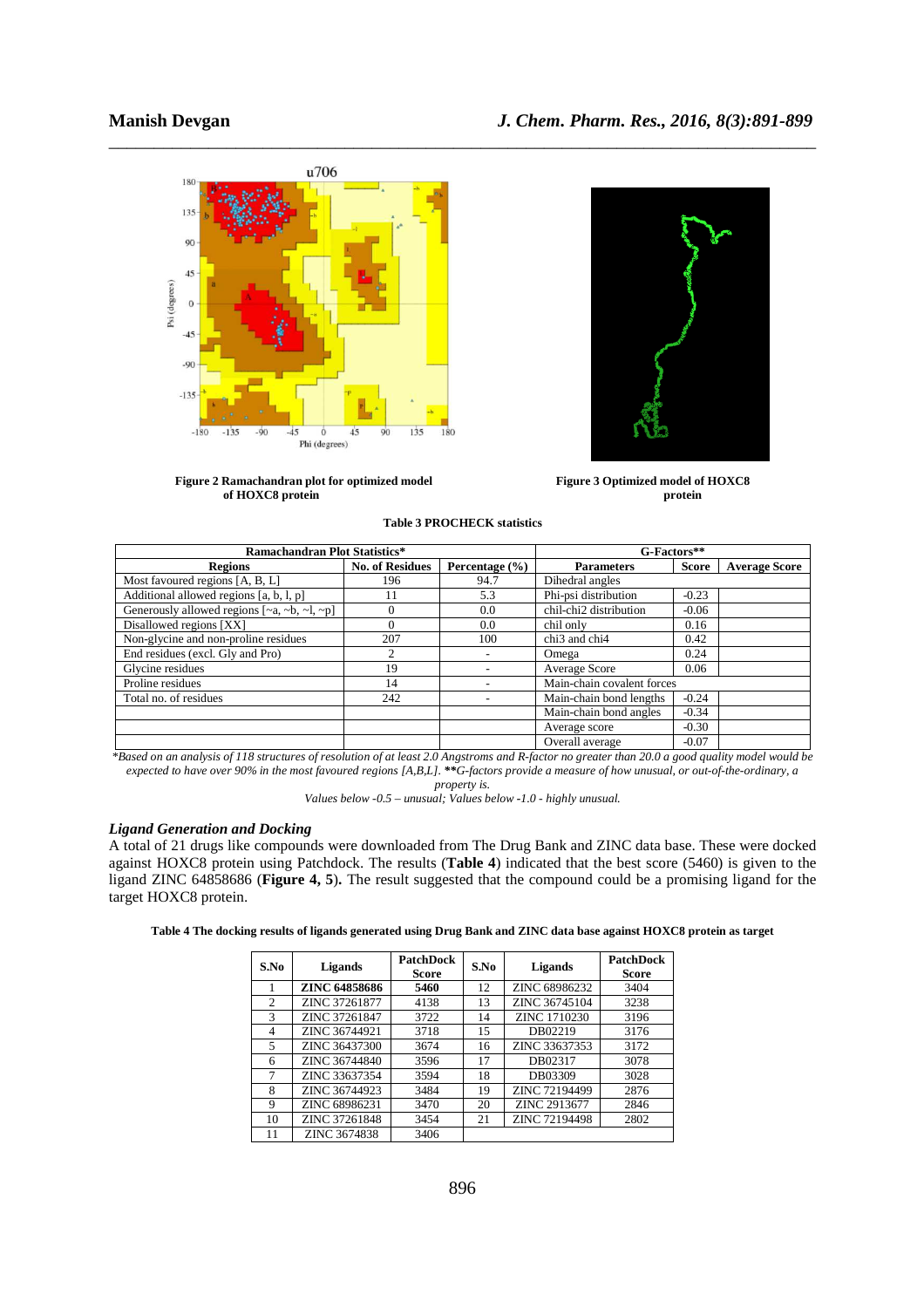

\_\_\_\_\_\_\_\_\_\_\_\_\_\_\_\_\_\_\_\_\_\_\_\_\_\_\_\_\_\_\_\_\_\_\_\_\_\_\_\_\_\_\_\_\_\_\_\_\_\_\_\_\_\_\_\_\_\_\_\_\_\_\_\_\_\_\_\_\_\_\_\_\_\_\_\_\_\_

# *Ligand Designing and Docking*

The structural variation was done in the molecule ZINC 64858686 and 09 new compounds were designed with the help of ACD/ChemSketch 8.0. The docking of these compounds was done against HOXC8 protein using Patchdock. The results (**Table 5**) indicated that out of all these compounds, **ligand ZINC 64858686** dock with the maximum score. The docking of the ligand 8 (**Figure 6**) scored 5308, which is near to the maximum. Thus, further structural variation in ligand 8 can be done in order to achieve better docking results.

| Ligands              | Molecular Formula         | <b>Formula Weight</b> | <b>Patchdock Score</b> |
|----------------------|---------------------------|-----------------------|------------------------|
| <b>ZINC 64858686</b> | $C_{20}H_{42}NO_3S$       | 376.6168314           | 5460                   |
| Ligand1              | $C_{20}H_{40}NO_4S$       | 390.6003514           | 4706                   |
| Ligand <sub>2</sub>  | $C_{20}H_{43}N_{2}O_{3}S$ | 391.6314714           | 4778                   |
| Ligand3              | $C_{20}H_{45}N_{4}O_{3}S$ | 421.6607514           | 4692                   |
| Ligand4              | $C_{20}H_{49}N_8O_3S$     | 481.7193114           | 4880                   |
| Ligand <sub>5</sub>  | $C_{20}H_{47}N_6OS$       | 419.6912314           | 4626                   |
| Ligand <sub>6</sub>  | $C_{20}H_{42}NO_6S$       | 424.6150314           | 4318                   |
| Ligand <sub>7</sub>  | $C_{20}H_{42}NO_9S$       | 472.6132314           | 4570                   |
| Ligand <sub>8</sub>  | $C_{20}H_{39}Cl_3NO_3S$   | 479.9520114           | 5308                   |
| Ligand9              | $C_{20}H_{42}Cl_3N_4O_3S$ | 524.9959314           | 4982                   |

**Table 5 The docking results of ligands generated using chemSketch against HOXC8 as target**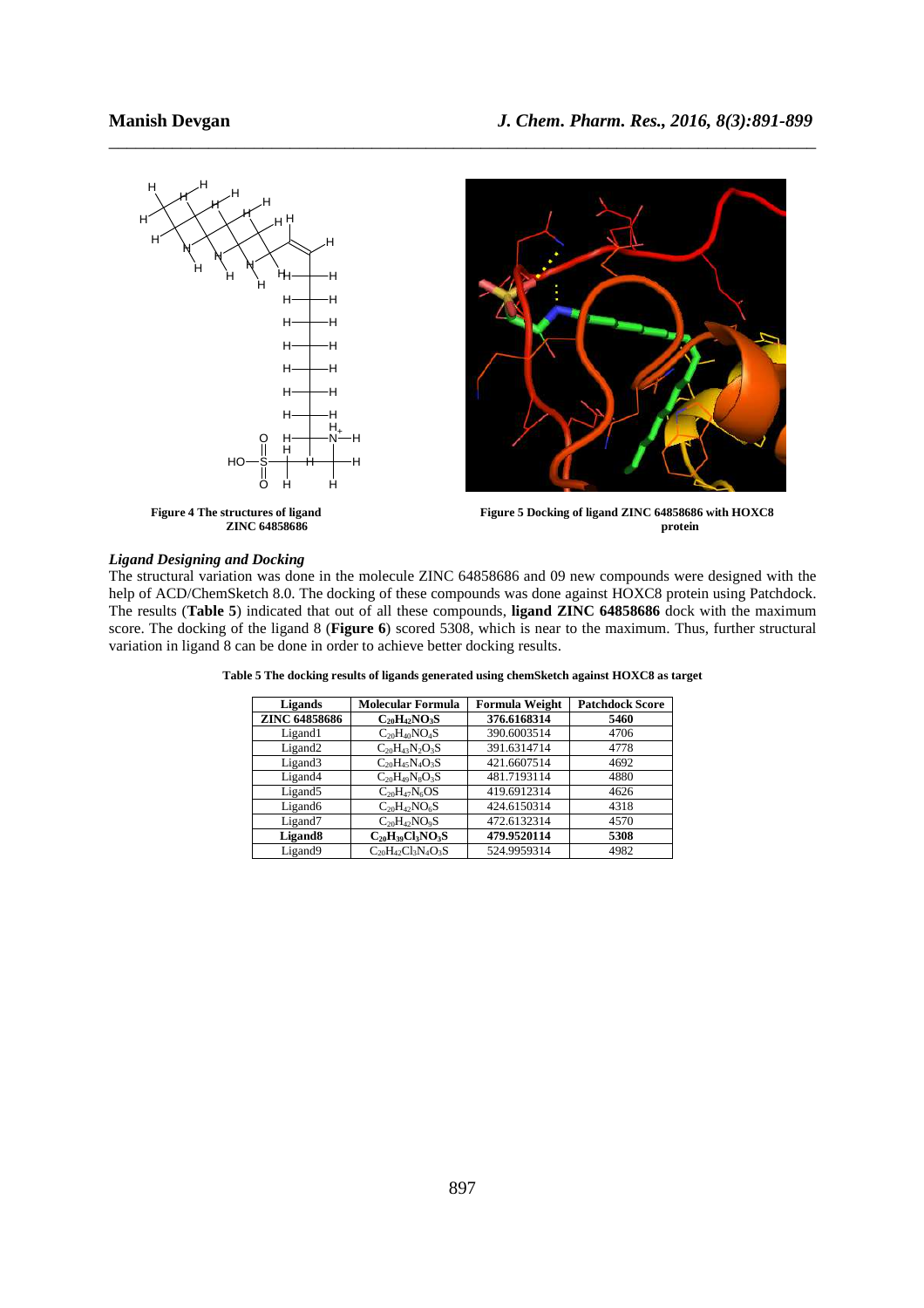



**Figure 6 Ligand 8 a) Chemical structure b) Docking pattern of ligand 8 with HOXC8 protein** 

# **CONCLUSION**

The homology modeling and loop modeling methodology were employed to design model of HOXC8 protein. The Ramachandran plot evaluated the models. The Drug bank and ZINC data base were used to identify various ligands. The molecular docking done against HOXC8 protein of these ligands using online server Patchdock, identified ZINC 64858686 ligand with maximum score. The structure of this compound was varied by using ACD/ChemSketch 8.0 and then docking was done against the target protein. The present study indicates that the *in silico* molecular docking studies of selected ligand, *i.e*., ZINC 64858686 with HOXC8 protein manifested favorable binding interactions and justifies further studies (*in vitro* as well as *in vivo*) required for the evolution of potent inhibitors for the over expression of HOXC8 protein so as to develop a novel compound for the prevention and treatment of epithelial ovarian cancer.

# **REFERENCES**

[1] MK Pal; SP Jaiswar; VN Dwivedi; AK Tripathy; A Dwivedi; P Sankhwar. *Cancer Biol. Med.*, **2015**, 12(4), 328- 41.

[2] P Ramalingam. *Oncology (Williston Park),* **2016**, 30(2), 166-76.

[3] T Korkmaz; S Seber; G Basaran. *Crit. Rev. Oncol. Hematol*., **2016**, 98, 180-8.

[4] National Center for Biotechnology Information [Internet]. Bethesda (MD): National Library of Medicine (US); HOXC8 homeobox C8 [*Homo sapiens* (human)] [updated 2016 Feb 7; cited **2016** Mar 03]; [About 8 p.]. Available from: http://www.ncbi.nlm.nih.gov/gene/3224

[5] Y Li; F Chao; B Huang; D Liu; J Kim; S Huang. *Oncotarget*., **2014**, 5(9), 2596-607.

[6] F Chao; J Zhang; Y Zhang; H Liu; C Yang; J Wang; Y Guo; X Wen; K Zhang; B Huang; D Liu; Y Li. *Oncotarget*., **2015**, 6(27), 23496-509.

[7] H Adwan; M Zhivkova-Galunska; R Georges; E Eyol; J Kleeff; NA Giese; H Friess; F Bergmann; MR Berger. *Br. J. Cancer*., **2011**, 105(2), 288-95.

[8] D Waltregny; Y Alami; N Clausse; J DeLevel; V Castronovo. *Prostate*., **2002**, 50(3), 162-9.

[9] GJ Miller; HL Miller; A VanBokhoven; JR Lambert; PN Werahera; O Schirripa; MS Lucia; SK Nordeen. *Cancer Res*., **2003**, 63(18), 5879-88.

[10]P Xu; X Zhang; W Ni; H Fan; J Xu; Y Chen; J Zhu; X Gu; L Yang; R Ni; B Chen; W Shi. *Dig. Dis. Sci*., **2015**, 60(11), 3351-63.

[11]S Lu; R Liu; M Su; Y Wei; S Yang; S He; X Wang; F Qiang; C Chen; S Zhao; L Qian; M Shao; G Mao. *Reprod. Sci*., **2016,** PubMed PMID: 26763553. pii: 1933719115625845. Epub ahead of print.

[12]M Devgan. *Asian J. Pharm. Tech.*, **2015**, 5(1), 17-22.

[13]M Devgan. *Acta Bio. Sci*., **2016**, 3(2), 86-94.

[14]M Devgan; PK Karar; G Agarwal; A Mohan; P Gangwar. *Indian J. Biotechnol*., Forthcoming **2016**.